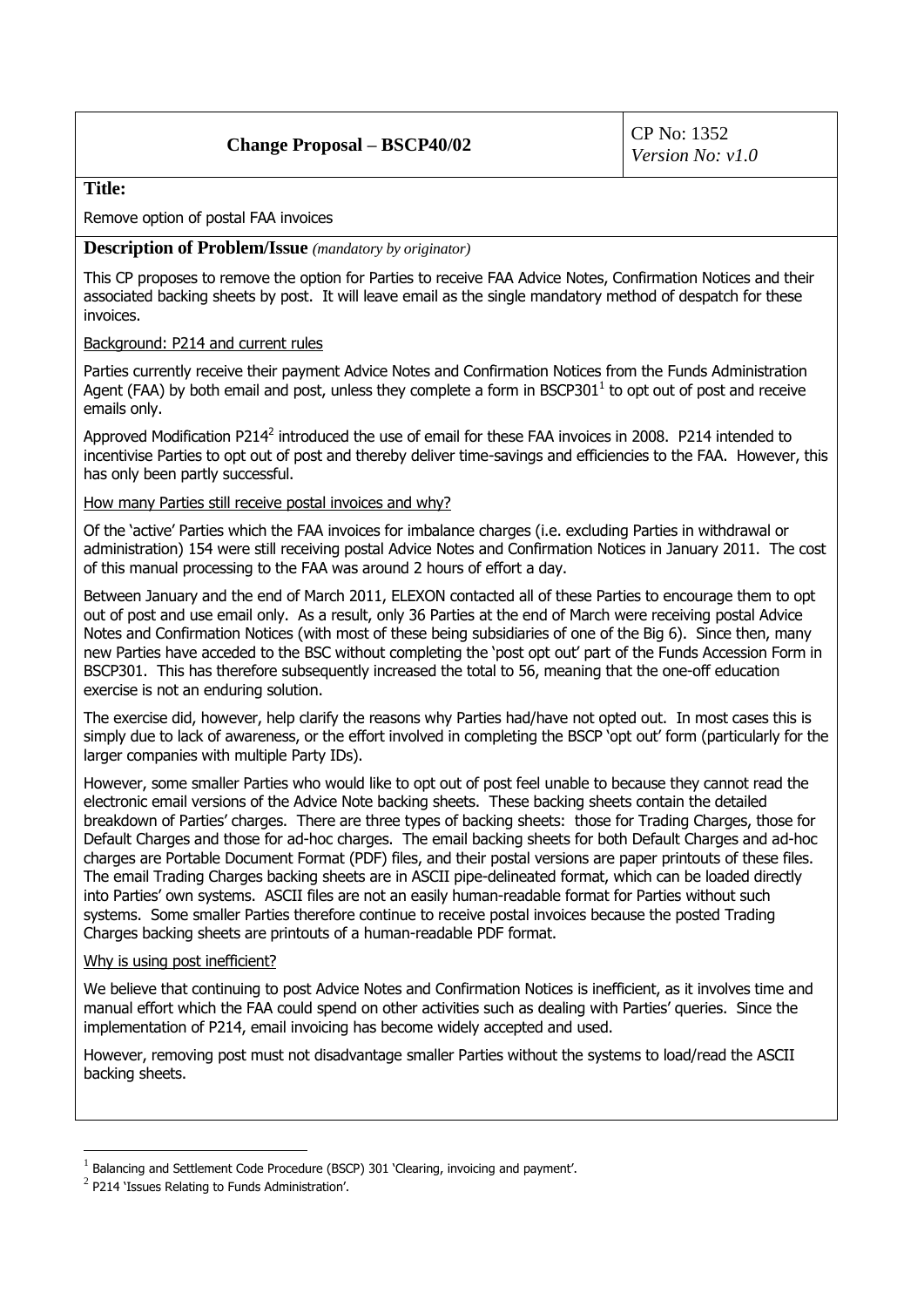## **Proposed Solution:**

We propose to discontinue the option of postal Advice Notes and Confirmation Notices, so that all Parties receive these by email only. This requires a CP to amend the relevant Code Subsidiary Documents.

To resolve the backing sheets issue, we propose that both the PDF and ASCII versions of the Trading Charges backing sheets are included in the emails sent to Parties. This will require a change to FAA systems. It will not significantly increase the size of the emails. The backing sheets for Default Charges and ad-hoc charges will continue to be provided in PDF format only.

Post will remain an available emergency back-up option in the event of email failure.

### **Justification for Change:**

We believe that postal invoicing is unnecessary duplication because:

- All Parties already receive Advice Notes and Confirmation Notices by email;
- The posted invoices are delivered after their email versions and, in the case of Advice Notes, potentially after the charges concerned have already been paid;
- The emailed invoices are the official documents (e.g. for VAT purposes), and the postal versions are simply paper copies;
- Any Party wishing to keep paper records can simply print the emailed versions; and
- Automated email despatch involves less potential for human error (e.g. invoices being sent to the wrong Party/address) than manual postage.

Removing the need to provide posted copies will free up FAA resource, increasing the overall efficiency of the process. The BSC Auditor has supported this approach during its review of FAA processes under the recent BSC Audit.

There is a cost in amending FAA systems so that they automatically email both PDF and ASCII Trading Charges backing sheets. However, the efficiency savings from removing post will exceed the total implementation cost of this CP (£29.5k) within 9 months of implementation.

## **To which section of the Code does the CP relate, and does the CP facilitate the current provisions of the Code?**

This CP relates to Section N of the Code. The Code does not specify the method of invoice despatch and refers to the Communication Requirements Document.

#### **Estimated Implementation Costs:**

£29.5k, comprising:

- £22.5k FAA costs to amend and test the systems; and
- Approximately £7k (30 man days) in ELEXON effort to manage and test the systems change, and to publicise the removal of post to affected Parties.

#### **Configurable Items Affected by Proposed Solution(s):**

The following are impacted:

- BSCP301 (see redlining in Attachment A);
- FAA Service Description (see redlining in Attachment B);  $\bullet$
- Communication Requirements Document (see redlining in Attachment C);  $\bullet$
- FAA User Requirements Specification (URS) (see redlining in Attachment D); and  $\bullet$
- FAA Interface Definition and Design (IDD) Part 1 (see redlining in Attachment E).

# **Impact on Core Industry Documents or System Operator-Transmission Owner Code:** None.